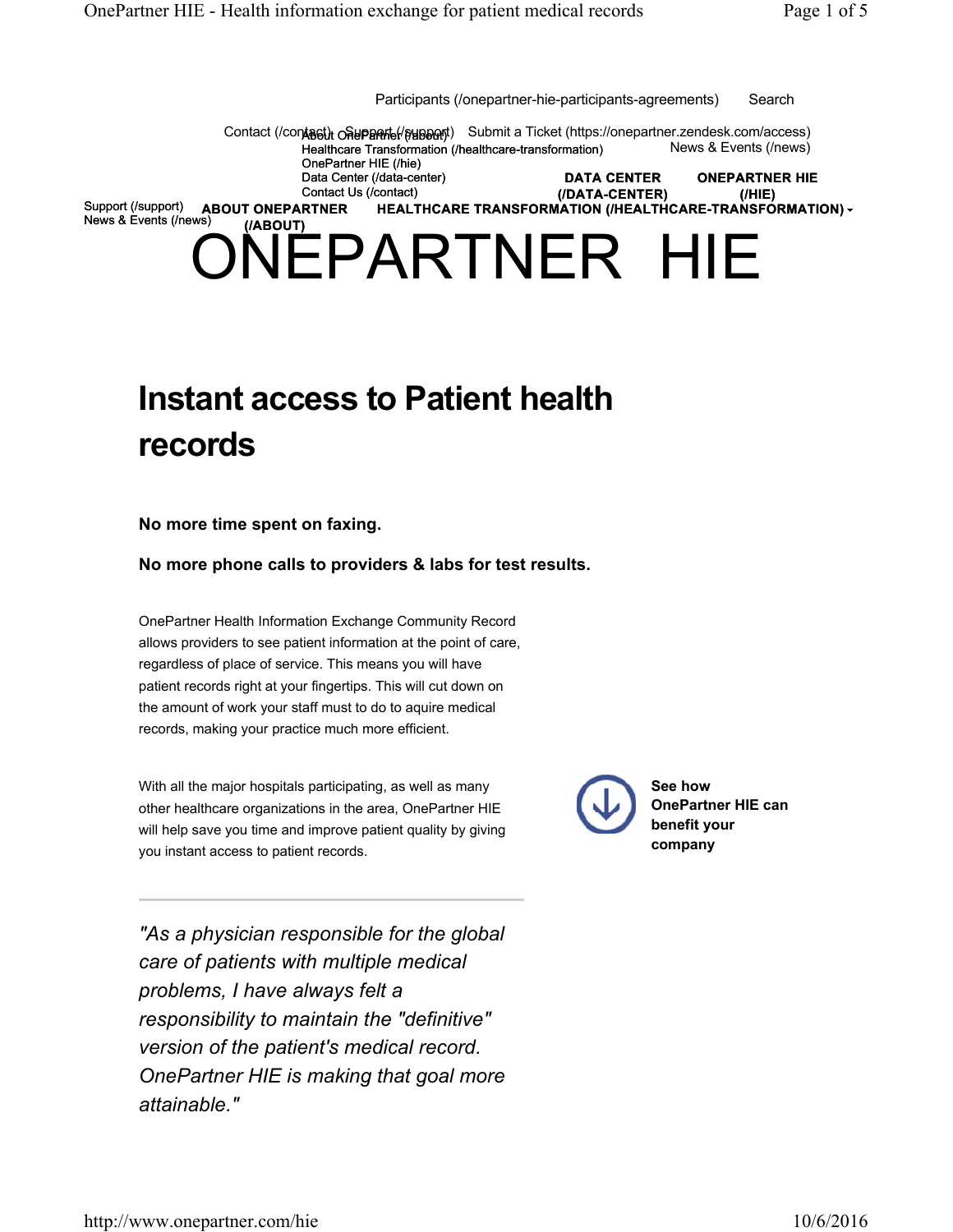## **OnePartner Services Navigate** *Steven Adkins, MD*

Value-Based Contracting (/valuebased-contracting)

Value-Based Operationalization (/value-based-contracting)

based-contracting) in the HIE: ACO Implementation (/aco-

implementation)

Medicare Advantage (/medicareadvantage)

Commercial Pay-for-Value (commercial-pay-for-value)

Population Health Management & Risk Stratification (/value-basedoperationalization/population-healthmanagement-risk-stratification)

Provider Engagement (/providerengagement)

Patient Engagement (/patientengagement/)

Care Delivery Model Implementation (/care-delivery-model-implementation)

HCC Coding Tool (/hcc-coding-tool)

© 2015 Copyright 2015 by OnePartner



**About Us (/about) Healthcare Transformation (/healthcare-transformation)**

**Data Center (data-center)**

Health**pare diagral Public Weshows how manu many different algority** pes of patient OnePartner HIE | (423) 230-4656

**Contact (/contact) News & Events (/news)**

#### **Contact OnePartner**

158 Advanced Technology Drive P.O. Box 382 Duffield, VA 24244

OnePartner ATAC | (888) 767-1727

All rights reserved.

 $\mathbf{P}^{(l)}$ 

Terms Of Use (/terms.aspx) | Privacy Statement (/privacy.aspx)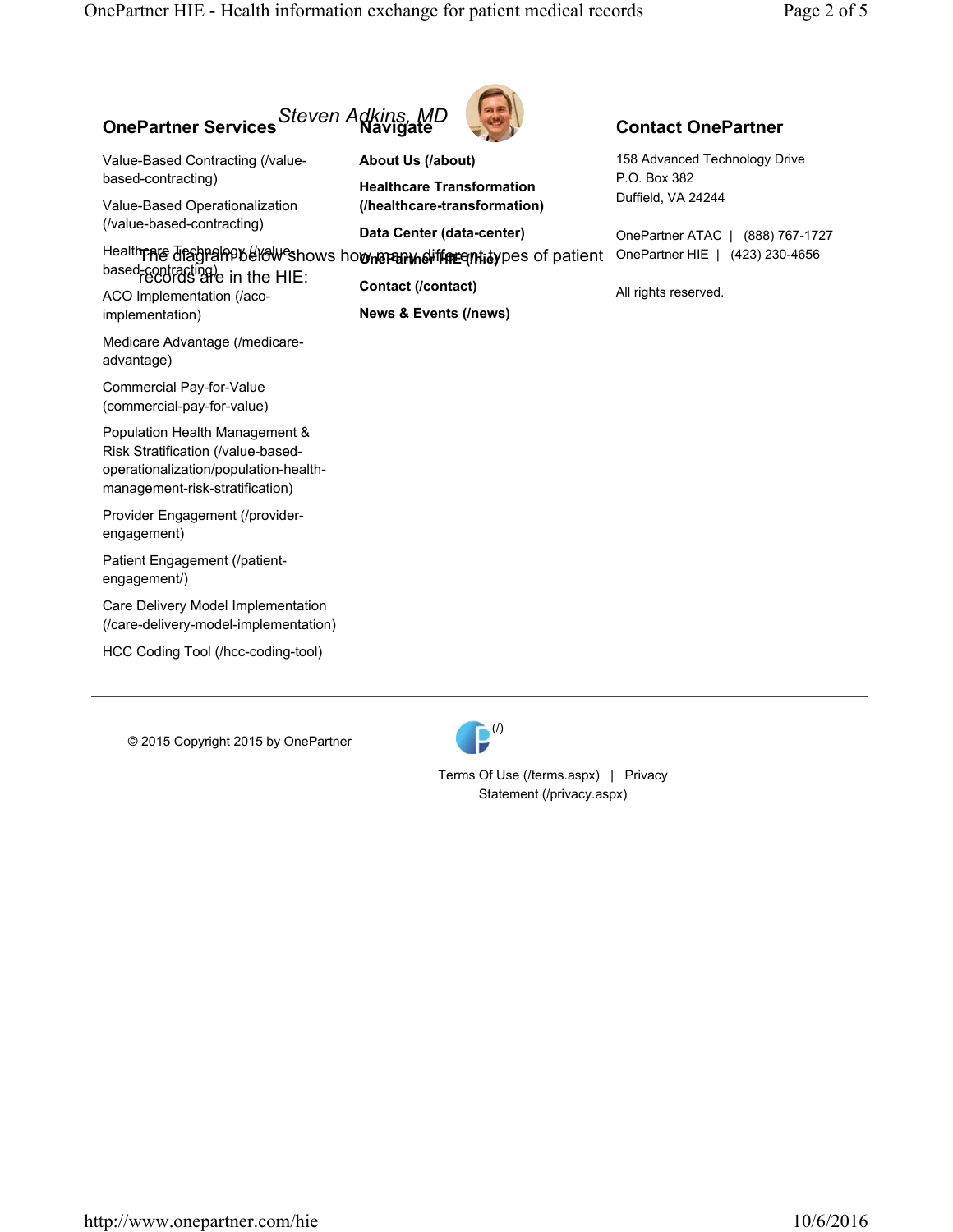# Benefits of a community record

- Reduced cost
- Improved efficiency
- Improved quality
- Improved patient safety and patient satisfaction
- Reduced duplication of services

The best part? Every electronic medical record system can connect! We harmonize and normalize the data to deliver it in a meaningful format, easily viewable within the provider's existing workflow. No more needles in a haystack!

# HIE Regional Participation

### **750K**

## **200K**

**1,514**

#### **Patient Records**

Approx. 750,000 patient records

**Messages Daily** Exchanging approx. 200,000 messages daily

#### **Participating Physicians**

Including both Wellmont and Mountain States Health Systems, representing over 80% of the primary care providers in the Tri-Cities TN/VA market

OnePartner HIE is selected to support Qualuable Medical Professionals Accountable Care Organization (http://www.qualuable.com) and South East Rural Physicians Alliance Network (http://serpa-ne.org/).

# Providers per County

The number of Primary Care Providers (PCP) and Specialty Care Providers (SCP) and Mid Level Providers by county that participate in OnePartner HIE

| <b>County State</b> | <b>PCP</b> | <b>SCP</b> | <b>Mid Level</b> |
|---------------------|------------|------------|------------------|
| Carter Co TN        | 24         | 3          | 9                |
| Dickenson Co VA     |            | 3          |                  |
| Greene Co TN        |            |            |                  |
| Hancock Co TN       |            | 3          |                  |
| Hawkins Co TN       | 6          | 15         | 8                |
| Johnson Co TN       | 3          | 4          | 2                |
| Lee Co VA           | 3          |            |                  |
| Norton City VA      | 10         |            | 3                |